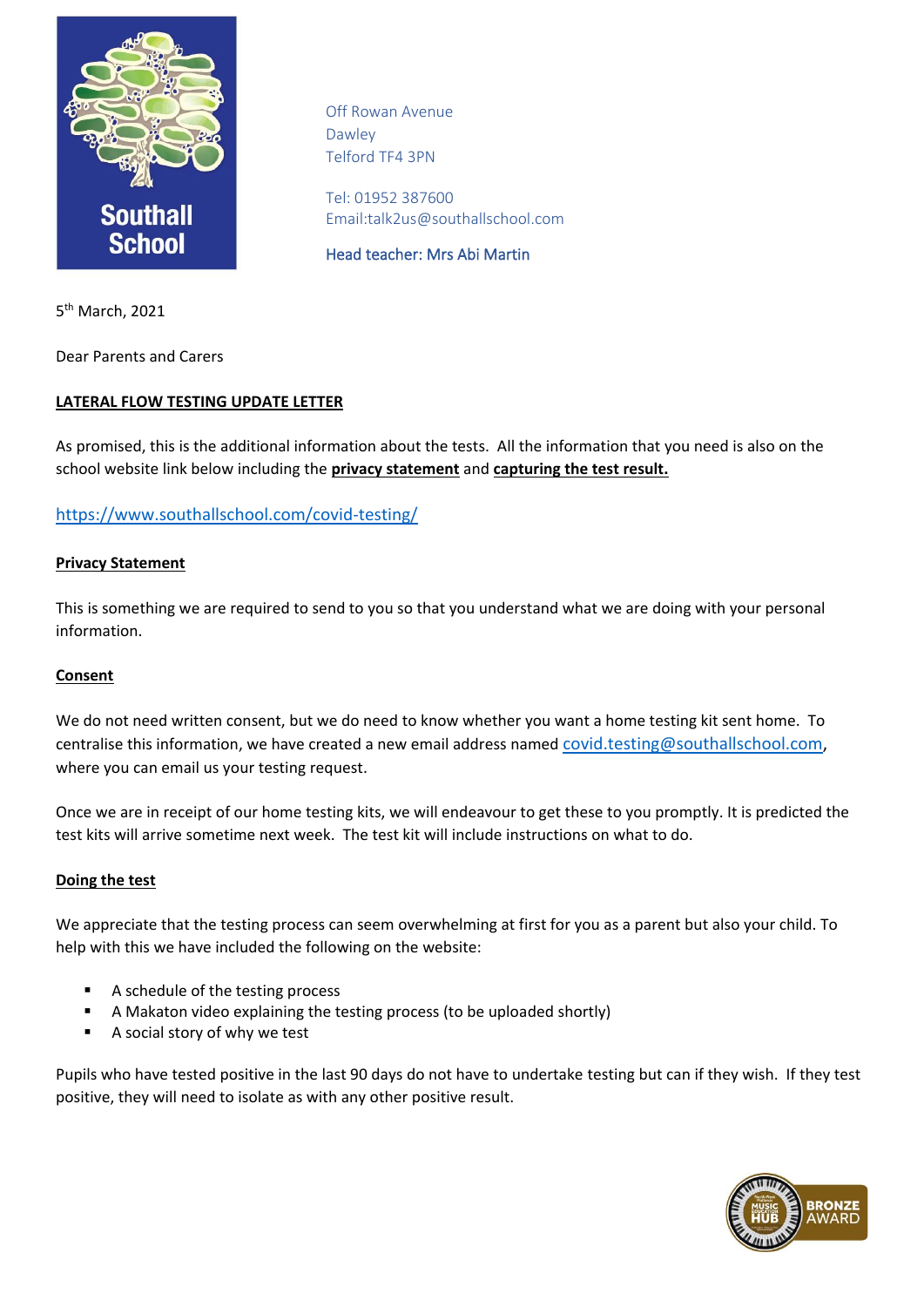### **Capturing the test result**

When you have taken the test, you need to inform Public Health of the result. The link is in the booklet. However, you also need to inform the school by clicking on the website lin[k https://www.southallschool.com/covid-testing/](https://www.southallschool.com/covid-testing/) and complete the form named *Lateral Flow test – Link for Completion form*. The form asks for the following:

- The person's name who is completing the test
- Date of birth
- **■** Test result
- Date of test
- Reported to NHS

### **Access to household testing**

The following information has been provided by Telford and Wrekin.

Households, childcare and support bubbles of primary, secondary and college staff can also be tested. Twice-weekly testing will also be offered to adults working in the wider school community, including bus drivers and after school club leaders.

# **The twice-weekly test kits in Telford and Wrekin (for people feeling well, with no coronavirus symptoms - in the above-mentioned groups) can be accessed as follows:**

#### **By going to a community-test site**

You can have a rapid test at one of the three Council-run test sites (in Oakengates, Madeley and Newport) or participating pharmacies. Testing at these sites is assisted, which means you will swab yourself under the supervision of a trained operator. To book a rapid test appointment, go to [rapidtest.telford.gov.uk](http://rapidtest.telford.gov.uk/)

# **By collecting a home test kit from an NHS "Test & Trace" site**

In Telford and Wrekin, there are 5 NHS "Test & Trace" sites – tests can be collected from these sites between 1pm and 7pm:

- Ironbridge Park and Ride, Off A4169, TF4 3QE
- Legges Way Car Park Legges Way, Madeley, TF7 5UD
- The Place Car Park, The Place New Street, Oakengates, TF2 6ET (*Please note: This is the Walk-In Centre on the Car Park, not the rapid test centre at The Place.)*
- Donnington Wood Bowling Club, School Road, Donnington (Telford), TF2 8HU
- Wrekin Road Car Park, Wellington, TF1 1YZ

Anyone aged 18 or over can collect testing kits - there is no need to book an appointment to collect your testing kit, you can just turn up. You can collect up to 4 home test kits, each kit contains 7 tests.

You can check online if the location is busy before you go. Tests can be collected from any of the test centres shown [on the NHS map](https://find-covid-19-rapid-test-sites.maps.test-and-trace.nhs.uk/) [Find your nearest home test kit collection point](https://find-covid-19-rapid-test-sites.maps.test-and-trace.nhs.uk/)

# **By contacting your employer if your employer provides testing**

Some employers may be offering rapid testing, please check with your employer to see if this option is available to you.

# **By ordering online a home test kit**

If you cannot get tested at your workplace, or are unable to go to a test site or collect test kits, you can [order](https://www.gov.uk/order-coronavirus-rapid-lateral-flow-tests)  [online](https://www.gov.uk/order-coronavirus-rapid-lateral-flow-tests) a home test kit. Please do not order online if you can get a test through other methods. This frees up home delivery for those who need it most.